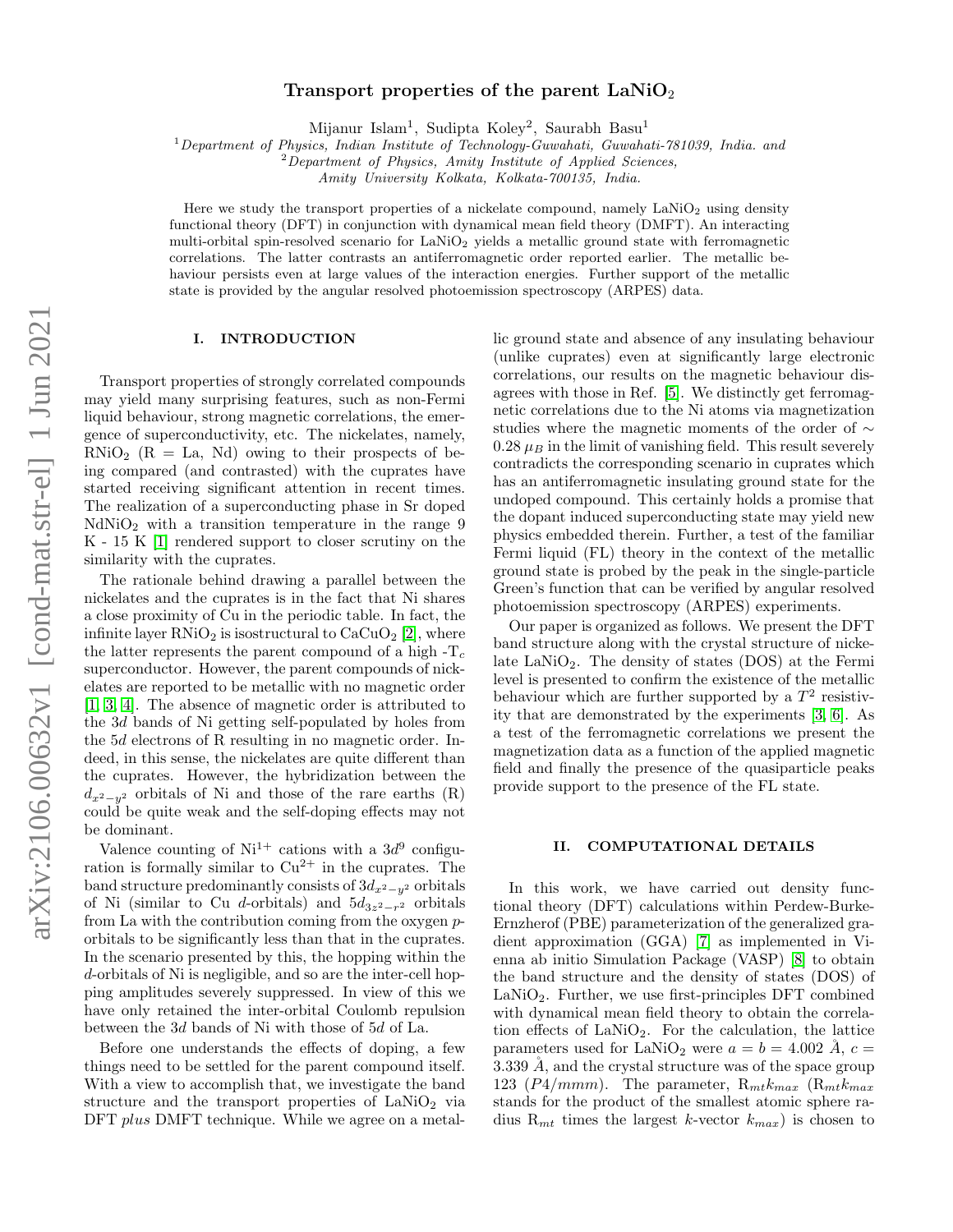

FIG. 1: (Color Online) (a) Crystal structure of  $\text{LaNiO}_2$ . Green, black and red spheres represent La, Ni and O atoms respectively. (b) The calculated band structure is shown by DFT within the GGA approximation. The blue and the red lines represent the ↑- and the ↓-spin bands respectively.

be 7.5, and  $10 \times 10 \times 10$  k-mesh is employed for the structural optimization. Furthermore, the kinetic energy cutoff is set to 500 eV. Finally, the self consistent field (scf) calculations are performed till an energy accuracy of  $10^{-4}$  eV is achieved.

With the DOS from VASP as the input, we employ DMFT via the multi-orbital iterative perturbation theory (IPT) package. We assume the total Hamiltonian to be of the form,

$$
H = H_0 + H_{int}
$$

$$
= \sum_{k,a,\sigma} \epsilon_{k,a} c_{k,a,\sigma}^{\dagger} c_{k,a,\sigma} + U_1 \sum_{i,a} n_{ia\uparrow} n_{ia\downarrow} + U_2 \sum_{i,a,b,\sigma,\sigma'} n_{ia\sigma} n_{ib\sigma'} - J_H \sum_{i,a,b} \vec{S}_{ia} \cdot \vec{S}_{ib} \quad (1)
$$

where  $\epsilon_{k,a}$  is the band dispersion, a and  $\sigma$  denote the

band and spin indices.  $U_1$  and  $U_2$  are the intra- and interorbital Coulomb interaction terms between the electrons with opposite spins at the same site and between electrons with same spins in different sites respectively.  ${\cal J}_H$ is the Hund's coupling. Both being  $d$ -orbitals, we have chosen the same value of  $U_1$  corresponding to the La  $d$ and Ni d orbitals. Further, we use the Kanamori relation among the different energy scales, namely

$$
U_2 = U_1 - 2J_H.
$$
 (2)

We have considered  $J_H = 0.7$  eV, a realistic value for manganites and should work for nickelates as well and varied  $U_1$  and  $U_2$  over a reasonable range. In keeping with the values of the interaction parameters used in the recent studies [\[9,](#page-4-8) [10\]](#page-4-9), the results corresponding to  $U_1 = 4.0$  eV and  $U_2 = 2.6$  eV are presented in our paper. These values were used for the resistivity and the magnetization data, while the spin-polarized DOS includes other values as well. We, however have performed calculation with much larger values of  $U_1$  and  $U_2$ , for example  $U_1 = 10$  eV and corresponding  $U_2$  defined in Eq. (2). However our results are qualitatively unaltered at very large interaction energies.

Finally the total Hamiltonian is solved within the multi-orbital iterative perturbation theory (MOIPT) plus DMFT  $[12-17]$ . IPT is already an established technique for the repulsive Hubbard model in the paramagnetic phase. The IPT technique is constructed in such a way that it should successfully reproduce the leading order terms of the self energy in all of the different cases, such as, weak coupling limit, atomic limit, large frequency limit and it must be exact in the low frequency limit. In the IPT approximation, we approximate the self energy by its second order contribution, namely,

$$
\Sigma(\omega) \approx Un + \tilde{\Sigma}_0^{(2)}(\omega) \tag{3}
$$

here  $\tilde{\Sigma}_0^{(2)}(\omega)$  is the second order contribution arising due to the perturbation term,  $H_{int}$  (see Eq. 1) and n is the particle number. Though it is an approximate method, it gives good qualitative agreement compared to more exact methods to solve an interacting Hamiltonian.

The parameters, namely, the Coulomb interaction,  $U_1$ and the Hund's coupling,  $J_H$  are varied within an experimentally realizable range to obtain the DOS in presence of electron correlation. Also  $\beta$  (=  $1/k_BT$ ) is the inverse temperature.  $T$  is varied up to 300 K to get the temperature dependent behaviour of the resistivity. The DFT plus DMFT self energy calculations are converged up to a precision of  $10^{-4}$  in energy units.

## III. RESULTS AND DISCUSSION

In Fig. 1(a), we present the crystal structure of LaNiO<sub>2</sub>. The crystal structure of LaNiO<sub>2</sub> is identical with  $NdNiO<sub>2</sub>$  (La replacing Nd). Fig. 1(b) represents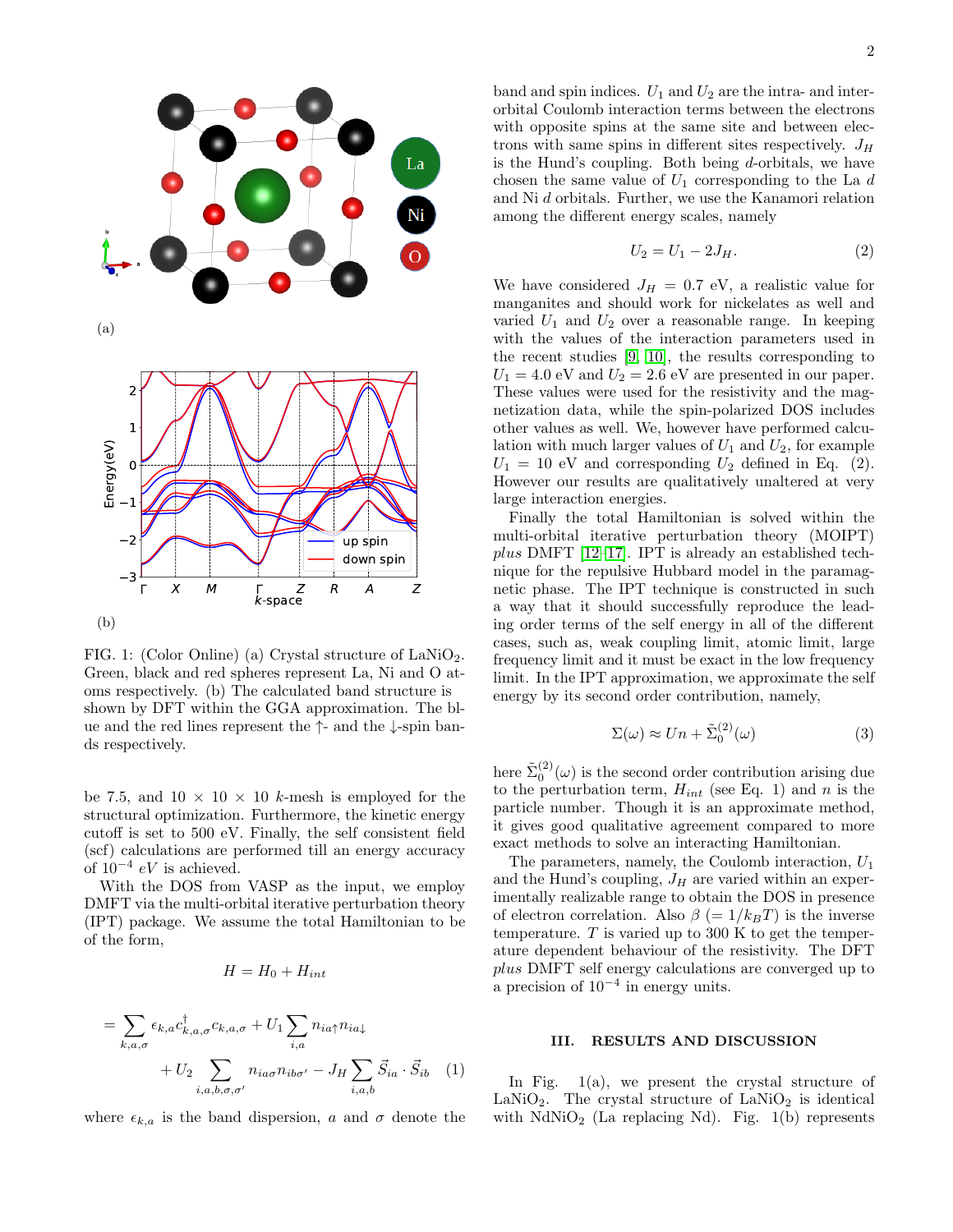

FIG. 2: (Color online) The spin-polarized density of states (DOS) for LaNiO<sub>2</sub> for various values of  $U_1$  and  $U_2$ are shown. (a) DMFT DOS for the La atom and (b) DMFT DOS for the Ni atom in  $\text{LaNiO}_2$ . Here positive values of the DOS are presented for the ↑- spin bands and corresponding to the  $\downarrow$ - spin bands, the DOS is multiplied by  $-1$ , that is, plotted along the negative y-axis for the purpose of presentation.

the spin-polarized DFT band structure of the given material. The blue and the red lines denote the ↑- and the ↓-spin bands respectively. We see from our DFT calculation that near the Fermi energy only Ni 3d  $(3d_{x^2-y^2})$ and La  $5d (5d_{3z^2-r^2})$  bands are present. The 2p bands of oxygen are well separated from them, which is in high contrast with its cuprate counterpart  $CaCuO<sub>2</sub>$  [\[5\]](#page-4-4). Now, from the non-interacting density of states obtained from the DFT calculations, we concentrate only on the four bands among all the atomic bands of  $\text{LaNiO}_2$  that cross the Fermi level. These four bands are La  $(5d \uparrow)$ , La  $(5d \downarrow)$ , Ni  $(3d \uparrow)$ , and Ni  $(3d \downarrow)$  bands.

The DOS is given by

$$
D(\omega) = -\frac{1}{\pi} \text{Im} \mathcal{G}(\omega).
$$
 (4)

In Fig. 2, we show the orbital-resolved spin-polarized density of states for the La  $5d$  (Fig. 2(a)) and Ni  $3d$ (Fig. 2(b)) atoms computed for various intra- and interband interaction energies  $U_1$  and  $U_2$ . The results of the  $LDA+U$  calculations on nickelates reported by Anisimov



FIG. 3: (Color online) Imaginary part of the self-energy  $(Im\Sigma(\omega))$  at the same interaction energies as shown in DOS plot. (a) Im $\Sigma(\omega)$  for La  $\uparrow$ -spin, (b) Im $\Sigma(\omega)$  for Ni ↑-spin. Here the figures are plotted in the same energy scale as they have been plotted in the DOS figure. We do not show the corresponding data for ↓-spins as they do not yield any additional information.

insulator. However, the insulating nature of the ground state was contrasted by other groups [\[5,](#page-4-4) [19\]](#page-4-13) we too get a metallic behaviour. Though strong electronic correlations renormalize the DOS, the effects are not well visible at the scale presented here. From Fig. 2, it is observed that the spectral weight at the Fermi level,  $E_F$  reduces with increasing  $U$ 's for all the four bands under consideration.

The correlated electronic spectra from the DMFT demonstrates that  $\text{LaNiO}_2$  is a strongly correlated metal. The metallic behaviour for both the La and the Ni atoms with ↑- and ↓-spins were confirmed by vanishing of the imaginary part of the self-energy  $(Im\Sigma(\omega))$  in the vicinity of the Fermi level  $(E_F)$ . The imaginary part being zero implies the absence of a gap opening at the Fermi level, which, in our case remains robust up to moderate to high values of the interaction potential  $(U_1 \text{ and } U_2)$ . To avoid repetition, we only plot  $\text{Im}\Sigma(\omega)$  corresponding to ↑-spins for both La and Ni in Fig. 3. The data for ↓-spins do not yield anything qualitatively distinct. We have checked that the spectral weight continues to be zero at  $E_F$ . This confirms the correlated metallic behaviour of  $\text{LaNiO}_2$ , which is in good agreement with the previ-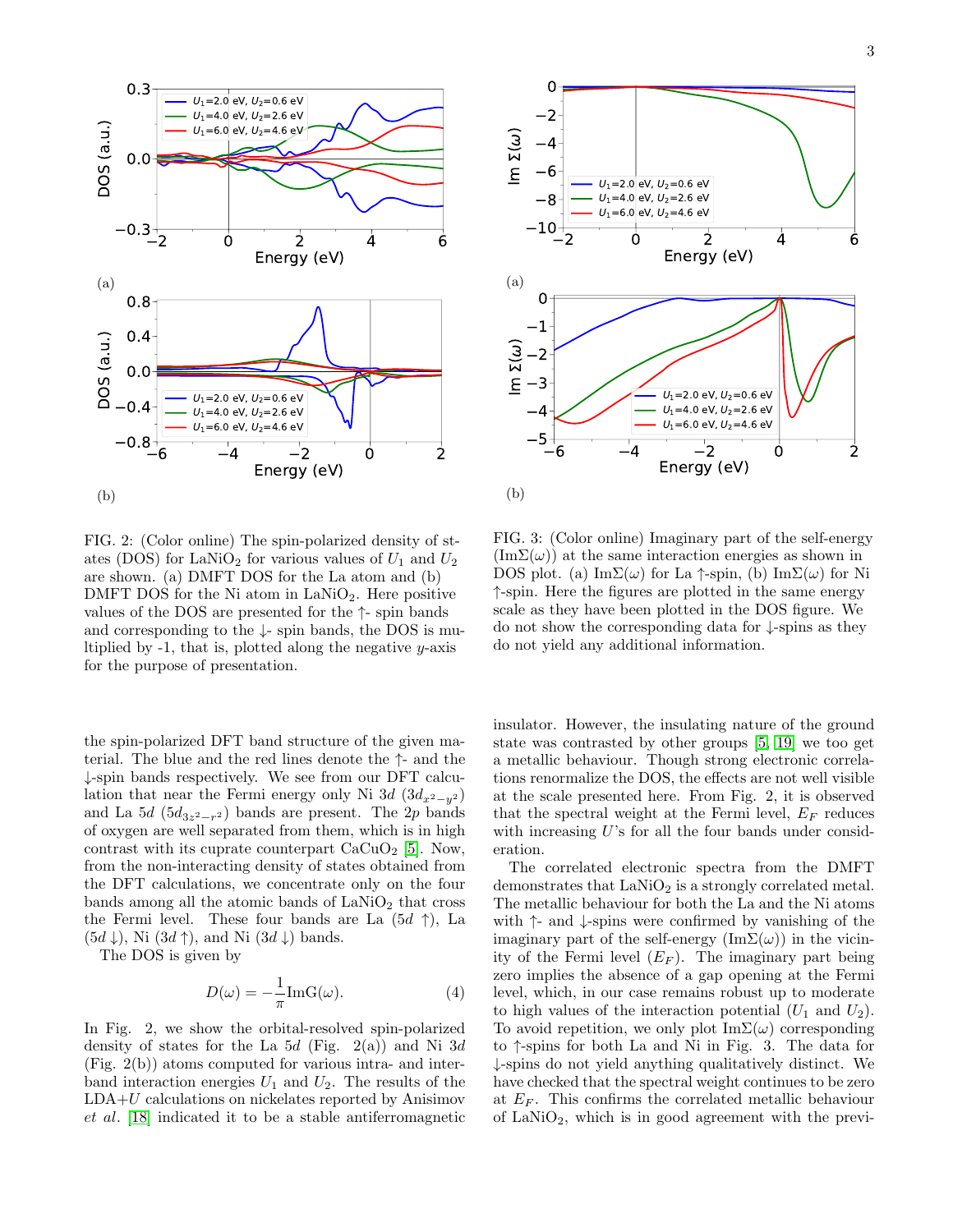

FIG. 4: (Color online) The DMFT resistivity,  $\rho$  (normalized) vs temperature (T) plot of LaNiO<sub>2</sub> at  $U_1 = 4.0$ eV and  $U_2 = 2.6$  eV. Since the  $\uparrow$ -spin band and the  $\downarrow$ spin band show similar behaviour with temperature, namely  $T^2$ , to avoid repetition here we only represent the ↑-spin resistivity.

ously reported results for nickelates [\[3,](#page-4-2) [5,](#page-4-4) [19,](#page-4-13) [20\]](#page-4-14). Even at much larger values of  $U_1$  (and  $U_2$ ), the system retains its metallic character. Even till as high as  $U_1 = 10$  eV, there is no trace of any insulating behaviour that emerges from our calculation.

To further support of the metallic state, we plot the temperature dependence of the dc resistivity defined by  $\rho = \frac{1}{\sigma(\omega=0)}$  where  $\sigma(\omega)$  is the optical conductivity, which has the form of

$$
\sigma(\omega) \propto \frac{1}{\omega} \int_{-\infty}^{\infty} d\epsilon \rho_0(\epsilon) \int_{-\infty}^{\infty} d\omega' D_{\epsilon}(\omega') D_{\epsilon}(\omega' + \omega)
$$

$$
[n_f(\omega') - n_f(\omega' + \omega)] \quad (5)
$$

 $\rho_0(\epsilon)$  is the non-interacting DOS and the spectral function is obtained via Eq. 4. For the strongly correlated materials dc resistivity can be calculated using the relation of  $\rho$ . The parameters used in our calculation are  $U_1 = 4.0$  eV and  $U_2 = 2.6$  eV and we have the resistivity behaviour from a very low temperature all the way up to the room temperature. We have found that the total resistivity arising out of the contributions from both the bands ( $\uparrow$ - and  $\downarrow$ -spin bands) follow a  $T^2$  behaviour. Since both the bands overlap with each other, we have only represented the resistivity data for ↑-spin only. Here the resistivity is normalized with respect to its maximum value. This type of metallic nature of  $\text{LaNiO}_2$  is consistent with the previously reported data on  $\text{LaNiO}_2$  [\[3,](#page-4-2) [6\]](#page-4-5). It is further worthwhile to mention that the dc resistivity data presented in Fig. 4, although comprises of the total contribution from both the La and the Ni bands, the contribution from Ni, that is from the 3d band of Ni is the most dominant one.

In a recent study of the orbital-resolved spin susceptibility for  $NdNiO<sub>2</sub>$  [\[21\]](#page-5-0), the importance of the inter-orbital contribution was highlighted. The authors have found that the relative contributions to the susceptibility from the axial s-orbital of Ni to that from its d-orbital to be only 10%, while the same for the inter-orbital  $(s - d)$ contribution to the d-orbital is 20%. In comparison, the same for  $\text{LaNiO}_2$  only 1% and 5% respectively. This confirms the total susceptibility in  $\text{LaNiO}_2$  is almost dominated by the d-orbital contribution [\[21\]](#page-5-0).

Next we present the magnetization plot of  $\text{LaNiO}_2$ , where the spin-↑ and the spin-↓ states are partially filled with an occupation difference between them, thereby resulting in a net magnetic moment. Again the magnetization is predominantly contributed by the Ni 3d orbitals. The magnetization is defined as

$$
m = n_{i\uparrow} - n_{i\downarrow} \tag{6}
$$

where  $n_{i\sigma}$  are calculated by integrating the spin-resolved DOS. The magnetic moment of Ni is about 0.2831  $\mu_B$ , and La atom has a much smaller value, namely 0.00146  $\mu_B$  and the latter also aligns anti-parallel with the moments from the Ni atoms. We have considered the total magnetization that is the magnetization from both the Ni and the La bands.

The system turns out to be ferromagnetic with a value for the magnetic moment to be 0.282  $\mu$ B. Fig. 5 shows the magnetization,  $m$  vs the applied magnetic field,  $H$ curve. From the plot, it is clear that  $m$  shows a linear behaviour with  $H$  in the range shown in Fig. 5. This result is in contrast with the previously reported result of Ref. [\[5\]](#page-4-4). Where for  $RNiO_2$  (R = Nd, La) they have found a stable C-type antiferromagnetic (AFM) ground state with magnetic moments inside the Ni spheres having an approximate value of 0.7  $\mu_B$ . However, they have reported a ferromagnetic state which gives rise to



FIG. 5: (Color online) The magnetization,  $m$  as a function of applied magnetic field, H for LaNiO<sub>2</sub> at  $U_1 = 4$ . 0 eV and  $U_2 = 2.6$  eV is shown. The value of the magnetic moment for  $H \to 0$  is ~ 0.28 $\mu_B$ .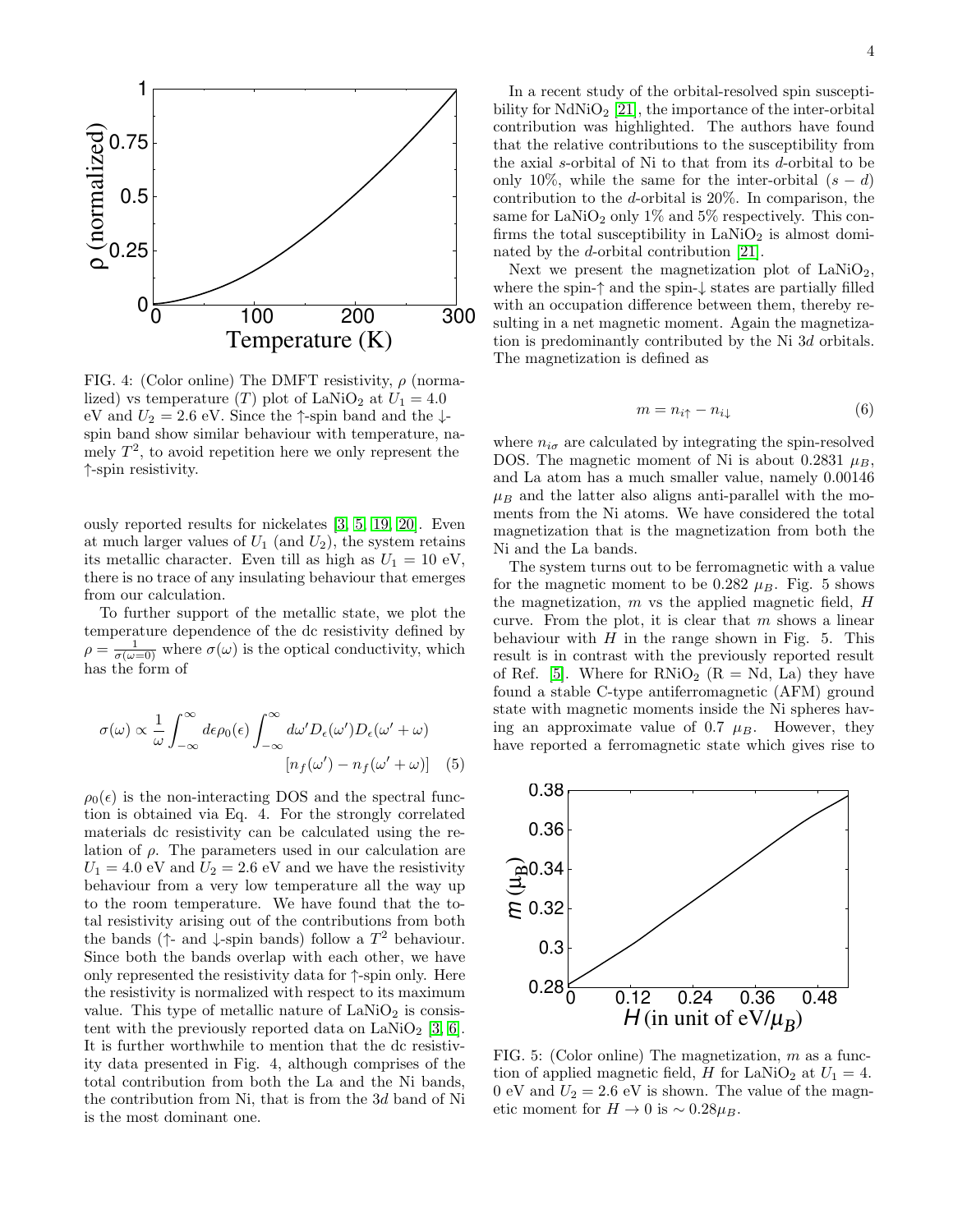

FIG. 6: (Color online) ARPES energy distribution curves (EDC) of parent LaNiO<sub>2</sub> along the  $\Gamma - X - M - \Gamma$ direction at  $T = 50$  K. (a) for Ni  $\uparrow$ -spin and (b) for Ni  $\downarrow$ -spin band. The direction along which the k-points increase is shown by an arrow.

a reduced magnetic moment of  $\sim$  0.2  $\mu$ <sub>B</sub> at the GGA level, which is less stable than the C-type AFM state by  $0.72$  meV/Ni. The reason behind the discrepancy arises because they have considered a non-interacting ground state, whereas we have considered strong electronic correlations. Also the linear dependence of the magnetization as a function of the external field for undoped  $\text{LaNiO}_2$ shows widely different behaviour from the corresponding data for cuprates which show insulating long-range antiferromagnetic order in their undoped ground state.

Finally the angle-resolved photoemission spectroscopy (ARPES) spectra can be considered as a helpful technique to support our results for the metallic ground state of LaNiO<sub>2</sub>. Detailed ARPES studies on  $\text{LaNiO}_2$  are not available in literature. The ARPES spectral intensity  $I(k, \omega)$  is given by,  $I(k, \omega) = I^{0}(k)A(k, \omega)f(\omega)$  where  $A(k, \omega)$  represents the spectral function,  $I^{0}(k)$  incorporates the dipole matrix elements, and  $f(\omega)$  is the Fermi distribution function. In the case corresponding to a momentum independent self-energy, the spectral intensity takes a form, [\[22\]](#page-5-1)

$$
I(k, \omega) \propto \frac{\text{Im}\Sigma(\omega)}{[\omega - \epsilon_k - \text{Re}\Sigma(\omega)]^2 + [\text{Im}\Sigma(\omega)]^2} f(\omega), \quad (7)
$$

where  $\epsilon_k$  is the noninteracting dispersion. Im $\Sigma(\omega)$  and  $\text{Re}\Sigma(\omega)$  represent the imaginary and real parts of the self energy respectively. Fig. 6 illustrates the photoemission intensity energy distribution curves (EDC) along  $\Gamma - X M - \Gamma$  direction for the Ni  $\uparrow$ - and  $\downarrow$ -spin bands at a temperature  $T = 50$  K. Fig. 6(a) and Fig. 6(b) show the DMFT single particle spectral function at  $T = 50$ K for the Ni  $\uparrow$ - and the Ni  $\downarrow$ -spin bands respectively. The presence of sharp quasiparticle peaks in the ARPES intensity confirm the Fermi liquid nature of the parent compound  $\text{LaNiO}_2$ .

We would like to make several remarks here. From our DFT plus DMFT calculations, we show that the normal state of the parent  $\text{LaNiO}_2$  is quite different from its copper oxide counterpart. The ground state of  $\text{LaNiO}_2$  is in a strongly correlated metallic state, which agreed and also have conflicts with some previously reported data. We have also identified the Ni-3d  $(3d_{x^2-y^2})$  orbital as the most correlated one. The metallic nature was confirmed by the  $\text{Im}\Sigma(\omega)$  data and also LaNiO<sub>2</sub> shows a  $T^2$ behaviour in the resistivity vs temperature plot. Further,  $LaNiO<sub>2</sub>$  follows a linear dependence of magnetization, that is a ferromagnetic behaviour upon applying an external magnetic field. The magnetic ordering of the parent nickelate  $\text{LaNiO}_2$  is quite different from the magnetic ordering of cuprates. In addition, in support of our Fermi liquid ground state, we also provide the ARPES data. The sharp quasiparticle peaks in ARPES intensity confirm the presence of a FL ground state.

- <span id="page-4-0"></span>[1] Li D et. al. 2019 Nature 572 624627.
- <span id="page-4-1"></span>[2] Siegrist T, Zahurak S M, Murphy D W and Roth R S 1988 Nature 334 231232.
- <span id="page-4-2"></span>[3] Ikeda A, Krockenberger Y, Irie H, Naito M and Yamamoto H 2016 Appl. Phys. Exp.  $9$  061101.
- <span id="page-4-3"></span>[4] Botana A S and Norman M R 2018 Phys. Rev. Mat.  $2$ 104803.
- <span id="page-4-4"></span>[5] Botana A S and Norman M R 2020  $Phys. Rev. X 10$ 011024.
- <span id="page-4-5"></span>[6] Kaneko D, Yamagishi K, Tsukada A, Manabe T and Naito M 2009 Phys. C Supercond. 469 936-939.
- <span id="page-4-6"></span>[7] Perdew J P, Burke K and Ernzerhof M 1996  $Phys. Rev.$ Lett. 77 3865.
- <span id="page-4-7"></span>[8] Kresse G and Furthmüller J 1996 Phys. Rev. B  $54$  11169.
- <span id="page-4-8"></span>[9] Sakakibara H, Usui H, Suzuki K, Kotani T, Aoki H, and Kuroki K 2019 arXiv preprint [arXiv:1909.00060.](http://arxiv.org/abs/1909.00060)
- <span id="page-4-9"></span>[10] Nomura Y, Hirayama M, Tadano T, Yoshimoto Y, Nakamura K, and Arita R 2019 arXiv preprint [arXiv:1909.03942.](http://arxiv.org/abs/1909.03942)
- [11] Georges A, Kotliar G, Krauth W and Rozen-berg M J 1996 Rev. Mod. Phys. 68 13.
- <span id="page-4-10"></span>[12] Koley S 2017 Solid State Com. 251 23–27.
- [13] Koley S, Laad M S, Vidhyadhiraja N S and Taraphder A 2014 *Phys. Rev.* B **90** 115146.
- [14] Dasari N, Mondal W R, Zhang P, Moreno J, Jarrell M and Vidhyadhiraja N S 2016 The Euro. Phys. J. B  $89$ 202.
- [15] Garg A, Krishnamurthy H R and Randeria M 2005  $Phys.$ Rev. B 72 024517.
- [16] Koley S, Mohanta N and Taraphder A 2015 J. of Phys. Cond. Mat. 27 185601.
- <span id="page-4-11"></span>[17] Laad M S, Craco L and Müller-Hartmann E 2003 Phys. Rev. Let. 91 156402.
- <span id="page-4-12"></span>[18] Anisimov V I, Bukhvalov D and Rice T M 1999  $Phys.$ Rev. B 59 7901.
- <span id="page-4-13"></span>[19] Lee K W and Pickett W E 2004 Phys. Rev. B  $70$  165109.
- <span id="page-4-14"></span>[20] Ikeda A, Manabe T and Naito M 2013  $Phys. C$ Supercond. 495 134–140.